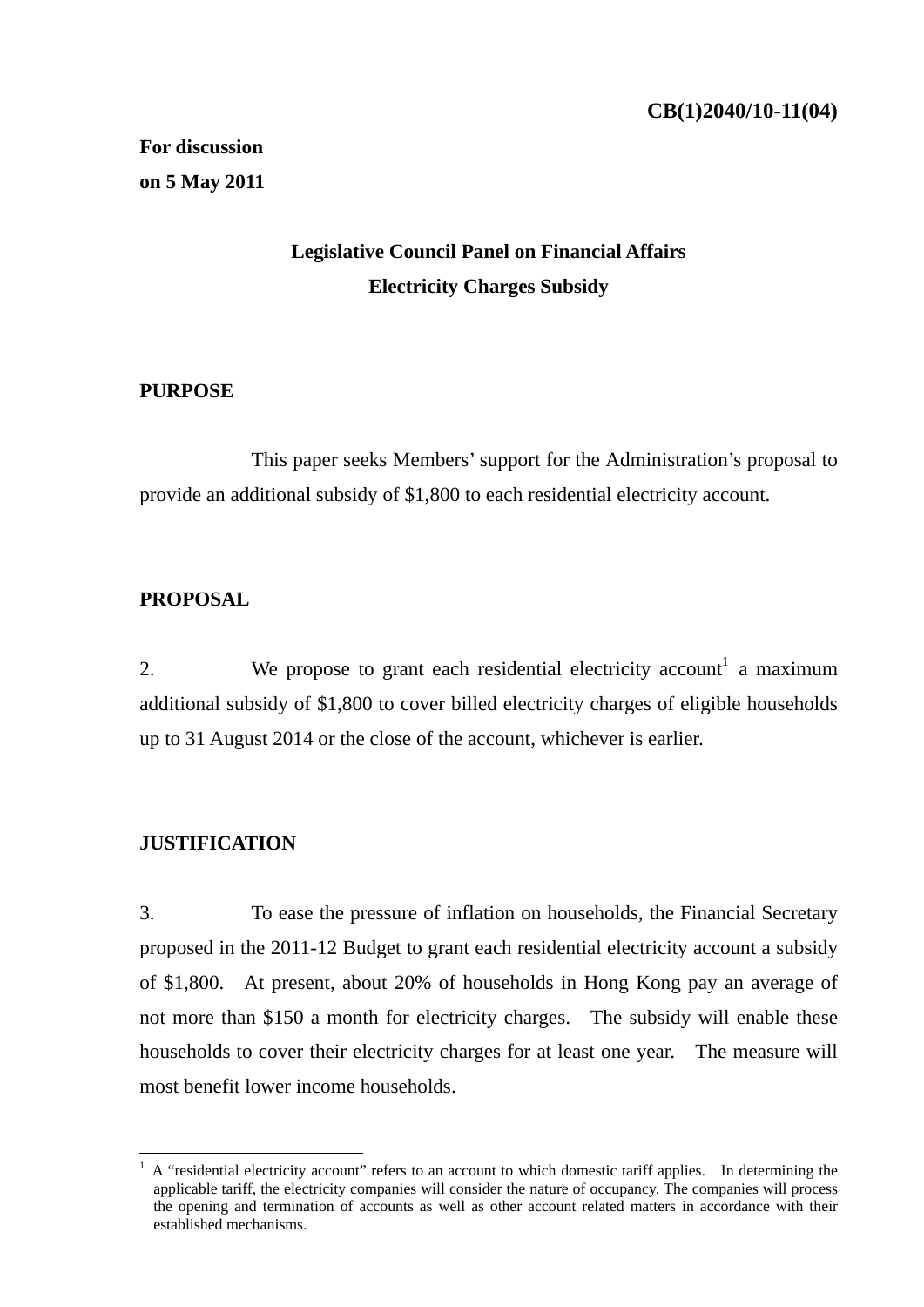4. We propose to inject the subsidy of \$1,800 into eligible residential electricity accounts in twelve equal installments. Specifically, we will credit \$150 to each residential account with CLP Power Hong Kong Ltd. or Hongkong Electric Co., Ltd. in existence on the first day<sup>2</sup> of each month for twelve consecutive months, tentatively starting from 1 July 2011. The credit can only be used for the purpose of offsetting billed charges for electricity consumed under the same account and will reduce the amount demanded in the electricity bills issued by the electricity companies to residential customers.

5. In 2008, a commitment of \$8,800 million was created to provide electricity charges subsidy to eligible residential households (the 2008 scheme). As at 31 March 2011, about 2.2 million residential electricity accounts, or 90% of the total, used up their credits under the 2008 Scheme, while some 250,000 accounts still had unused credits amounting to \$380 million. We expect most accounts will use up the credits except for a small minority of cases including accounts of properties not used for primary residence.

6. Similar to the 2008 scheme, we propose that under the proposed new scheme, any unused credit in a month can be carried forward to cover billed electricity charges under the same account until 31 August 2014 or the close of  $account<sup>3</sup>$ , whichever is earlier. We expect that most households will fully utilize the subsidy by August 2014.

7. There have been suggestions for the proposed subsidy to be tied to electricity consumption with a view to encouraging reduction in electricity consumption. We have considered this option but concluded that it is not feasible,

<sup>&</sup>lt;sup>2</sup> Where a change of account holder occurs on the first day of the month, the customer taking up the account will be entitled to the credit. In respect of any one meter, only one account will be eligible for the subsidy in a month.

<sup>&</sup>lt;sup>3</sup> At present, public rental housing (PRH) tenants of the Hong Kong Housing Authority (HA) and the Hong Kong Housing Society (HS) who are required by HA/HS to move to other PRH units due to redevelopment and major repairs/improvement works are granted supplementary electricity charges subsidy equivalent to the amount of subsidy lapsed on the close of their old electricity accounts. This is provided for under a separate commitment created under delegated authority. With the provision of the additional subsidy, we plan to continue with this arrangement and expect that the total supplementary subsidy required will increase from \$7.5 million to \$9 million.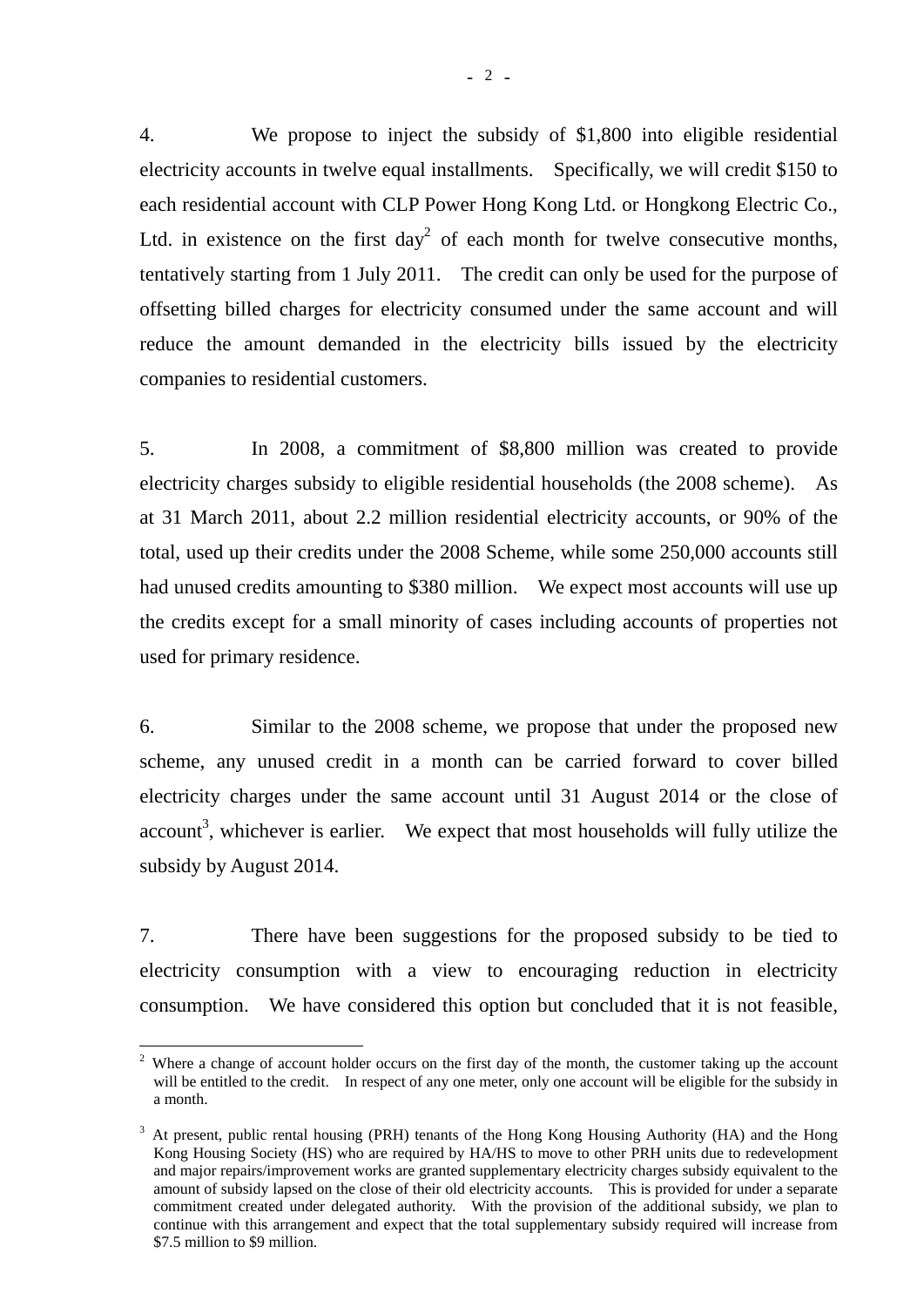mainly because electricity consumption varies with multiple factors, many of which are unrelated to whether a household is environmentally conscious (e.g. changes in household size).

## **FINANCIAL IMPLICATIONS**

8. As at 1 April 2011, the two electricity companies maintained a total of some 2.5 million residential electricity accounts. We therefore estimate the subsidy involved will be around \$4,500 million. Accordingly, we propose to increase the existing commitment of Item 881 Electricity charges subsidy for eligible residential accounts under Head 147 Government Secretariat : Financial Services and the Treasury Bureau (The Treasury Branch) Subhead 700 General non-recurrent from \$8,800 million by \$4,500 million to \$13,300 million.

9. As the Government will pay the electricity companies as and when the billed charges become due, the payment to the companies will spread over the years. The estimated cash flow of the proposed commitment is as follows-

| <b>Financial year</b>        | \$ million |
|------------------------------|------------|
| Amount spent up to 31.3.2011 | 8,170      |
| 2011-12                      | 3,100      |
| 2012-13                      | 1,800      |
| 2013-14                      | 180        |
| 2014-15                      | 50         |
| <b>Total</b>                 | 13,300     |

The exact cash flow and final requirement will depend on factors including the number of eligible accounts and their electricity consumption.